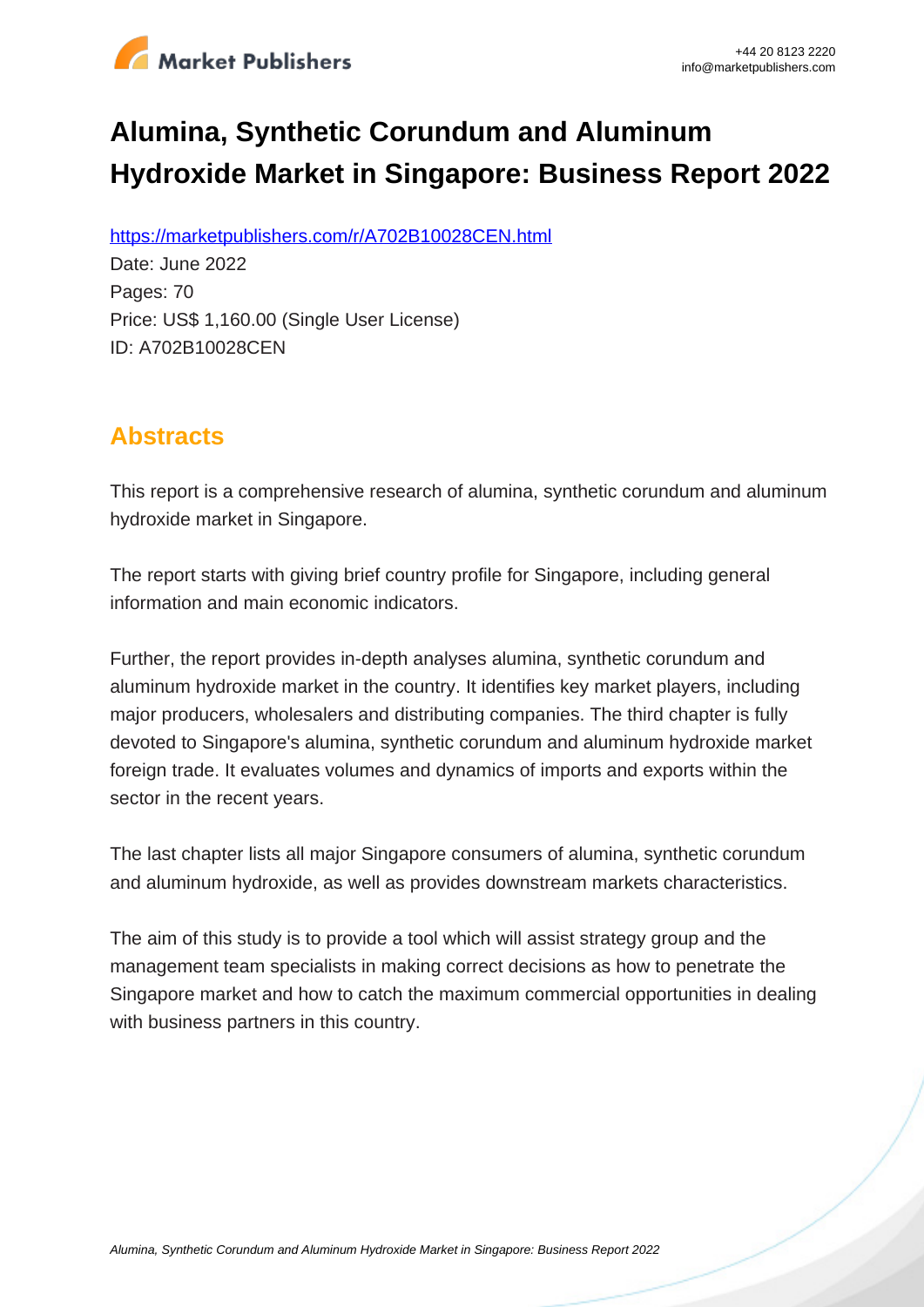

# **Contents**

#### **1. SINGAPORE PESTEL ANALYSIS**

- 1.1. Political Factors
- 1.2. Economic Factors
- 1.3. Social Factors
- 1.4. Technological Factors
- 1.5. Environmental Factors
- 1.6. Legal Factors

# **2. ALUMINA, SYNTHETIC CORUNDUM AND ALUMINIUM HYDROXIDE MARKET IN SINGAPORE**

2.1. Overview of alumina and aluminum hydroxide market

2.2. Producers of alumina, synthetic corundum and aluminum hydroxide in Singapore, including contact details and product range

# **3. SINGAPORE'S FOREIGN TRADE IN ARTIFICIAL CORUNDUM, ALUMINIUM OXIDE AND HYDROXIDE**

- 3.1. Export and import of aluminum oxide
- 3.2. Export and import of synthetic corundum: volume, structure, dynamics
- 3.3. Export and import of aluminum hydroxide

#### **4. MAJOR WHOLESALERS AND TRADING COMPANIES IN SINGAPORE**

# **5. ALUMINA, SYNTHETIC CORUNDUM AND ALUMINIUM HYDROXIDE CONSUMERS IN SINGAPORE MARKET**

# 5.1. Downstream markets of Alumina, Synthetic Corundum and Aluminum Hydroxide in Singapore

5.2. Alumina, Synthetic Corundum and Aluminum Hydroxide consumers in Singapore

Please note that Alumina, Synthetic Corundum and Aluminum Hydroxide Market in Singapore: Business Report 2022 is a half ready publication. It only requires updating with the help of new data that are constantly retrieved from Publisher's databases and other sources. This updating process takes 3-5 business days after order is placed. Thus, our clients always obtain a revised and updated version of each report. Please also note that we do not charge for such an updating procedure. BAC Reports has information for more than 25,000 different products available but it is impossible to have all reports updated immediately. That is why it takes 3-5 days to update a report after an order is received.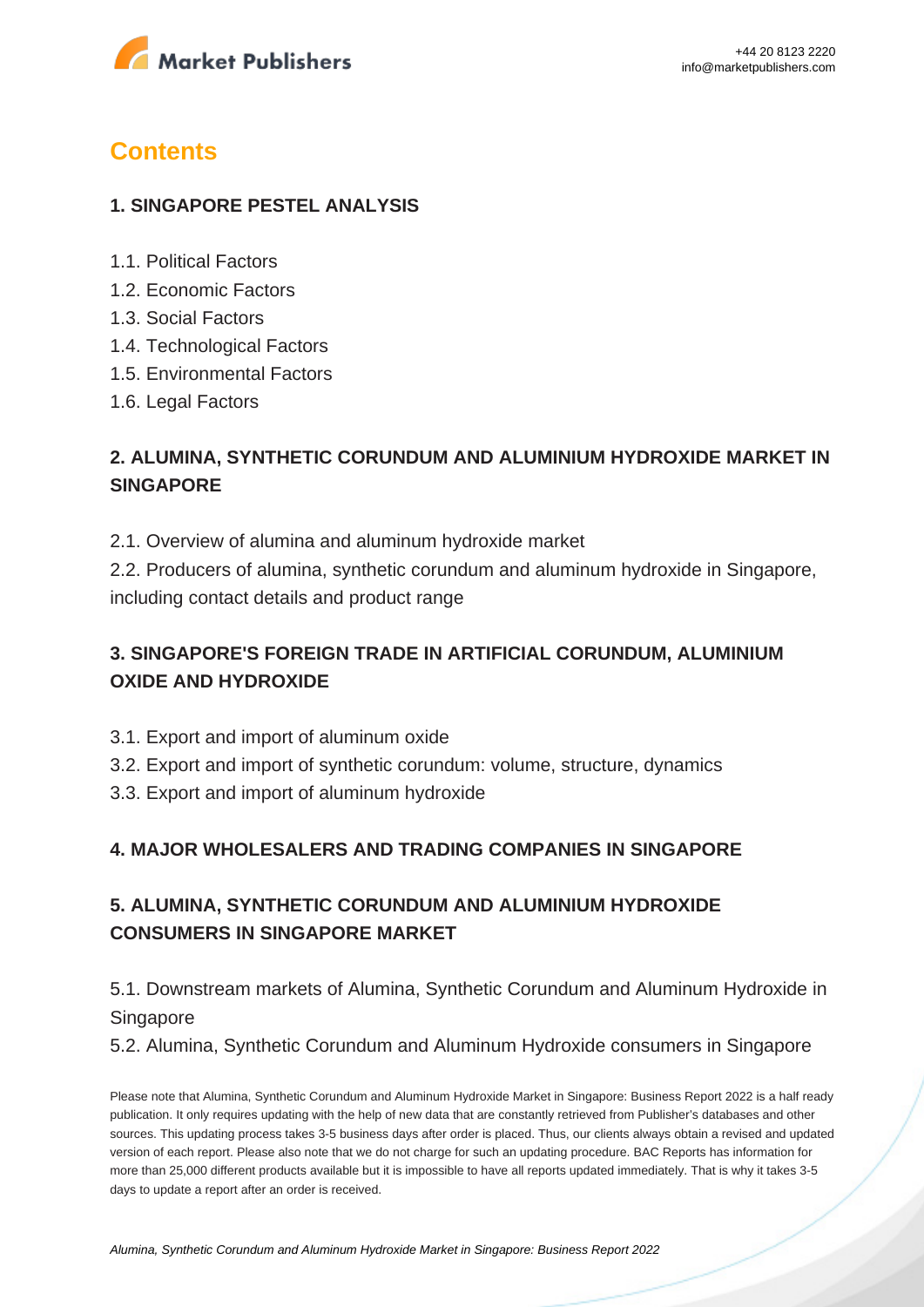

#### I would like to order

Product name: Alumina, Synthetic Corundum and Aluminum Hydroxide Market in Singapore: Business Report 2022

Product link: [https://marketpublishers.com/r/A702B10028CEN.html](https://marketpublishers.com/report/industry/chemicals_petrochemicals/alumina_synthetic_corundum_n_aluminum_hydroxide_market_in_singapore_business_report.html)

Price: US\$ 1,160.00 (Single User License / Electronic Delivery) If you want to order Corporate License or Hard Copy, please, contact our Customer Service: [info@marketpublishers.com](mailto:info@marketpublishers.com)

### Payment

To pay by Credit Card (Visa, MasterCard, American Express, PayPal), please, click button on product page [https://marketpublishers.com/r/A702B10028CEN.html](https://marketpublishers.com/report/industry/chemicals_petrochemicals/alumina_synthetic_corundum_n_aluminum_hydroxide_market_in_singapore_business_report.html)

To pay by Wire Transfer, please, fill in your contact details in the form below:

First name: Last name: Email: Company: Address: City: Zip code: Country: Tel: Fax: Your message:

\*\*All fields are required

Custumer signature

Please, note that by ordering from marketpublishers.com you are agreeing to our Terms & Conditions at<https://marketpublishers.com/docs/terms.html>

To place an order via fax simply print this form, fill in the information below and fax the completed form to +44 20 7900 3970